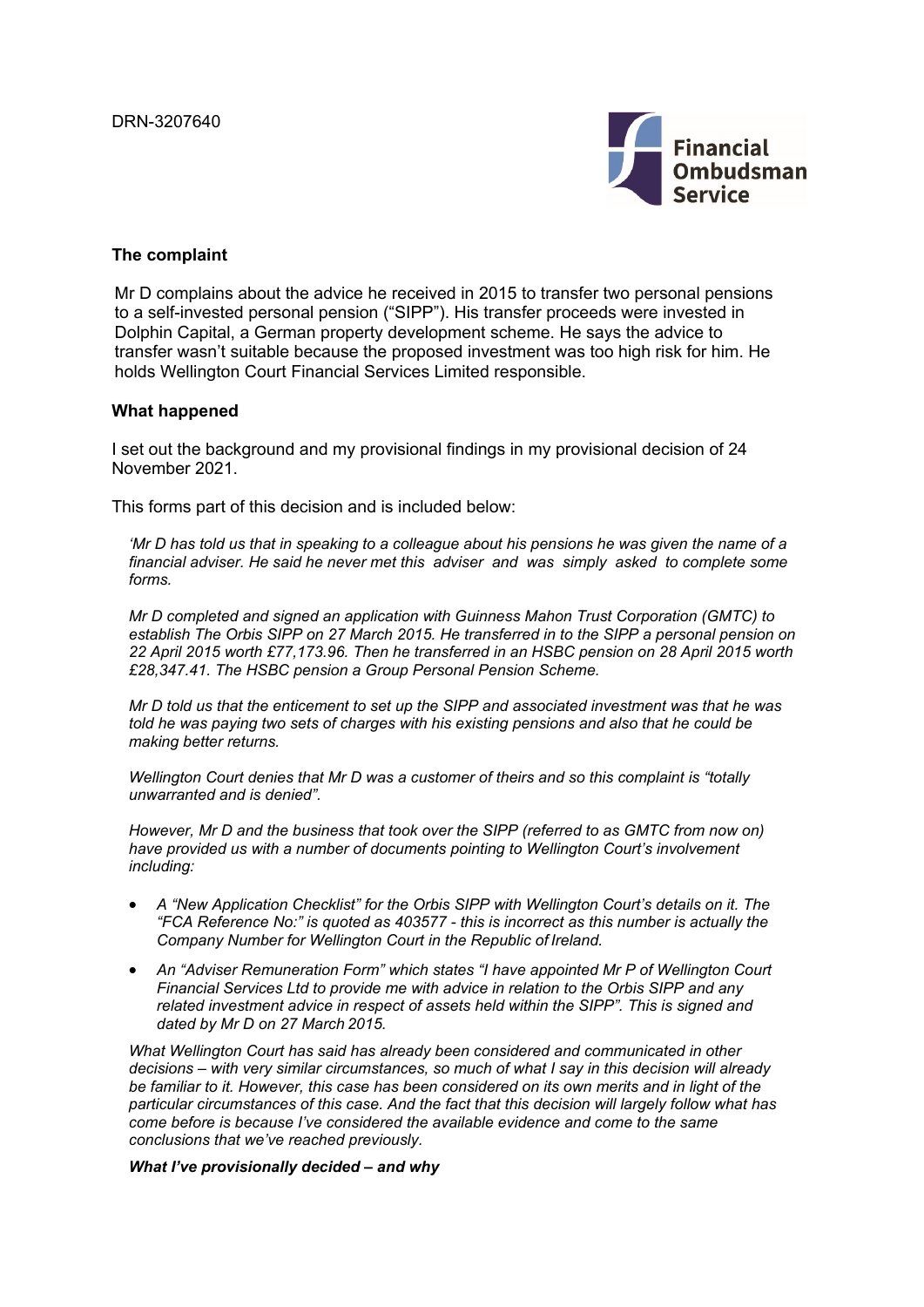*I've considered all the available evidence and arguments to decide what's fair and reasonable in the circumstances of this complaint.*

#### *Review of Evidence*

*The evidence we have that suggests Wellington Court was involved in this case is similar to that*  set out on other cases. Whilst this case has been considered on its own merits, I don't think it *necessary to set out this evidence again in quite such detail here. But I'm satisfied for these reasons that Wellington Court is responsible for Mr D's transfer into the SIPP:*

- *The SIPP application was on Wellington Court headed paper. The letter is signed on behalf of Mr P from Wellington Court. The signature is indecipherable.*
- *The Adviser Renumeration Form referred to above says Mr P of Wellington Court has been appointed as Mr D's adviser. It said fees of 1% up to a maximum of £800 would be charged. 1% of Mr D's funds would take it over the maximum.*
- *Mr D's SIPP statement has an entry where £800 was paid out and described as 'IFA Fees' – 'Wellington Court IFA Fee'.*
- *This amount taken from Mr D's SIPP was included with other 1% fees for other individuals and the total amount, which came to £9,503.33 was then paid from the SIPP's account to Wellington Court's bank account (with HSBC).*

#### *Evidence from similar cases*

*I am aware of a significant number of other complaints about Wellington Court which have very similar features to Mr D's case. Whilst I'm deciding here on what's fair and reasonable in the particular circumstances of Mr D's case, for context I think it's reasonable to consider the evidence from these other cases alongside the evidence that has been collected in relation to Mr D's case. Specifically:*

- *I. GMTC has provided screen-shots showing the entries made into an "advisers portal" for some transfers. The portal records the details of the individual transferring (name, address, details of transferring scheme and so on) as well as the adviser's name – Mr P– and the name of an introducer.*
- *II. Paperwork from other complaints show a number of introducer firms were involved in these transfers*
- *III. The recollections of the complainants in other cases haven't been particularly detailed.*
- *IV. Other payments to Wellington Court*

*Information provided by GMTC in relation to other complaints shows that 1% payments along the same lines as Mr D's were made to the same Wellington Court bank account in relation to many other individuals, including (but not necessarily limited to) the following:*

- *£9,239.74 on 30 March 2015 in relation to thirty-two transferred policies (for 22 individuals – some individuals transferred more than one policy). The payment reference that was to appear on Wellington Court's statement was "GM ADVISER FEES".*
- *£8,588.76 on 24 April 2015 (the number of policies and individuals this payment relates to isn't clear). The payment reference that was to appear on Wellington Court's statement was "OR ADVISER FEES".*
- *£9,503.33 on 20 May 2015 in relation to 31 transferred policies (for 19 individuals). The payment reference that was to appear on Wellington Court's statement was "ORBIS SIPP FEES".*
- *£8,881.16 on 16 June 2015 in relation to 24 transferred policies (for 21 individuals). The payment reference that was to appear on Wellington*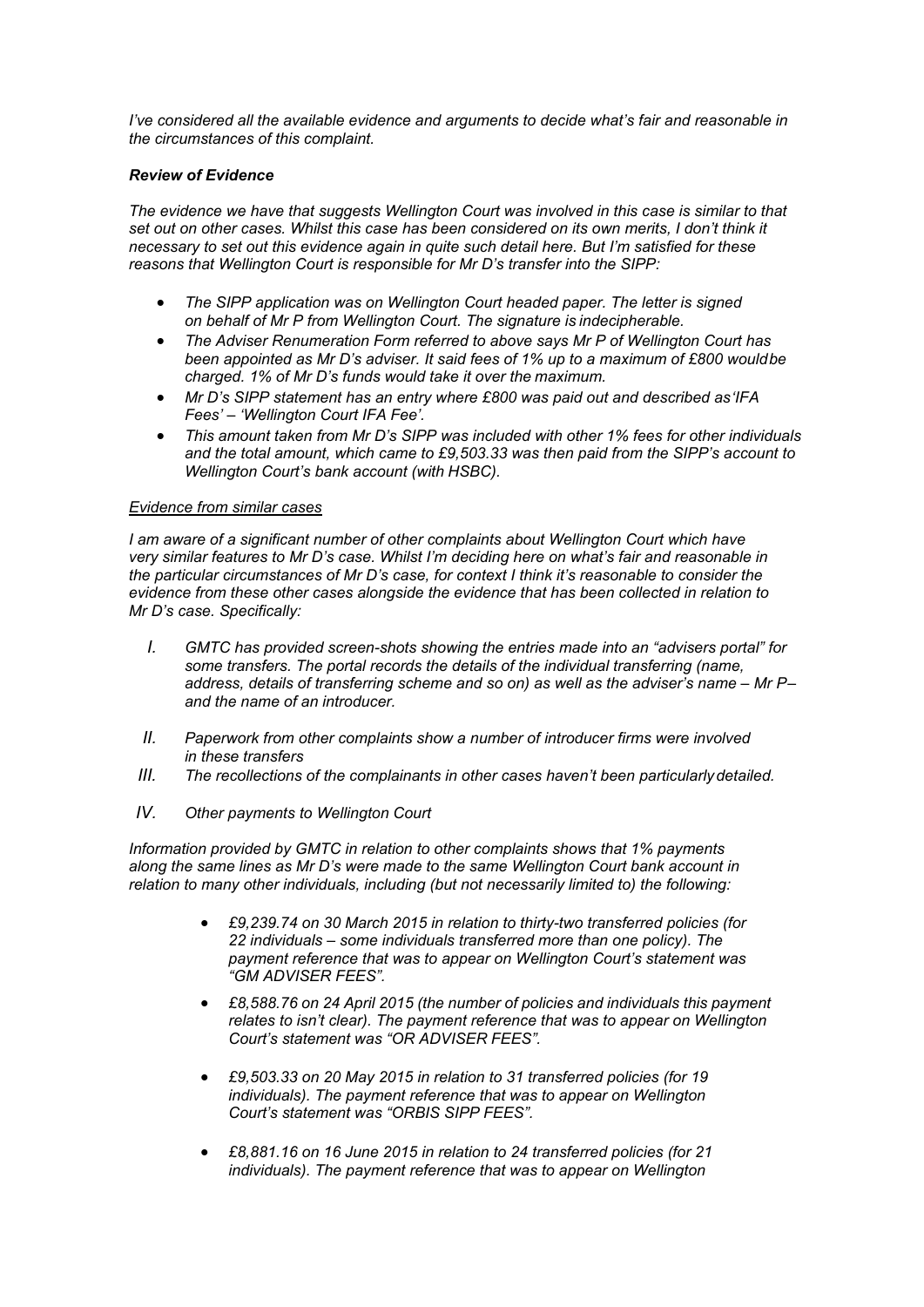*Court's statement was "GM IFA FEES".*

- *£11,423.77 on 26 June 2015 in relation to 25 transferred policies (for 17 individuals). The payment reference that was to appear on Wellington Court's statement was "GM ADVISER FEES".*
- *£7,731.07 on 15 July 2015 in relation to 23 transferred policies (for 18 individuals). The payment reference that was to appear on Wellington Court's statement was "ORBIS CLIENT FEES"*
- *£4,762.19 on 27 July 2015 in relation to 14 transferred policies (for 12 individuals). The payment reference that was to appear on Wellington Court's statement was "GM IFA FEE".*
- *£3,091.06 on 5 August 2015 in relation to 8 transferred policies (for eight individuals). The payment reference that was to appear on Wellington Court's statement was "GM IFA FEES".*
- *£4,624.87 on 18 August in relation to 12 transferred policies (the number of individuals this relates to isn't clear). The payment reference that was to appear (and did appear) on Wellington Court's statement was "GM IFA FEES".*
- *£6,573.32 on 25 August 2015 in relation to 14 transferred policies (the number of individuals this relates to isn't clear). The payment reference that was to appear (and did appear) on Wellington Court's statement was "GM IFA FEES".*
	- *£12,672.03 on 7 October 2015 in relation to 46 transferred policies (for 31 individuals). The payment reference that was to appear on Wellington Court's statement was "GM IFA FEES". This payment included Mr D's £777.05 fee.*

*The above is based on information provided in Mr D's case and other similar cases. It's not necessarily comprehensive. A quick review shows that there are no entries for September 2015 for instance. So I think it's fair to say the above shows that at least £87,000 was paid from GMTC to the one Wellington Court bank account in relation to over 200 transferred policies in a six month period. It's entirely possible that payments were happening before and after this six month period too.*

*Mr D was approached by someone – what appears to be an unregulated introducer – and as a result of those conversations, became interested in transferring his pensions to the Orbis SIPP and investing in the Dolphin Capital.*

*It looks like GMTC wanted the involvement of an independent financial adviser (IFA) before accepting a transfer because in its "Important Risk Notices", it said the SIPP was "ordinarily" offered through an IFA regulated by the FCA. It appears the paperwork described above was evidence enough for GMTC to have accepted the transfer as coming through an IFA. As a result, the transfers went ahead and the 1% initial advice fee was taken from the two transfer values and paid to Wellington Court. As his investments had failed and recovery of funds looks uncertain, Mr D complained to Wellington Court because its name appeared on the transfer paperwork which said, amongst other things, that it had provided the advice to transfer.*

*Wellington Court says it has never had any direct, or indirect, dealings with Mr D and the evidence linking Wellington Court to Mr D is fraudulent. It says the covering letter from Wellington Court to GMTC to open the SIPP was faked and didn't come from Wellington Court. It points to the unprofessional look of the letter, as well as the fact that the letter was signed on behalf of the adviser in question – Mr P – rather than by Mr P himself and the person who signed that letter is untraceable because their signature is indecipherable. With regards to the application checklist, it points to an incorrect FCA reference number being written on the form and the adviser, Mr P, misspelling (and then correcting) his name. It also*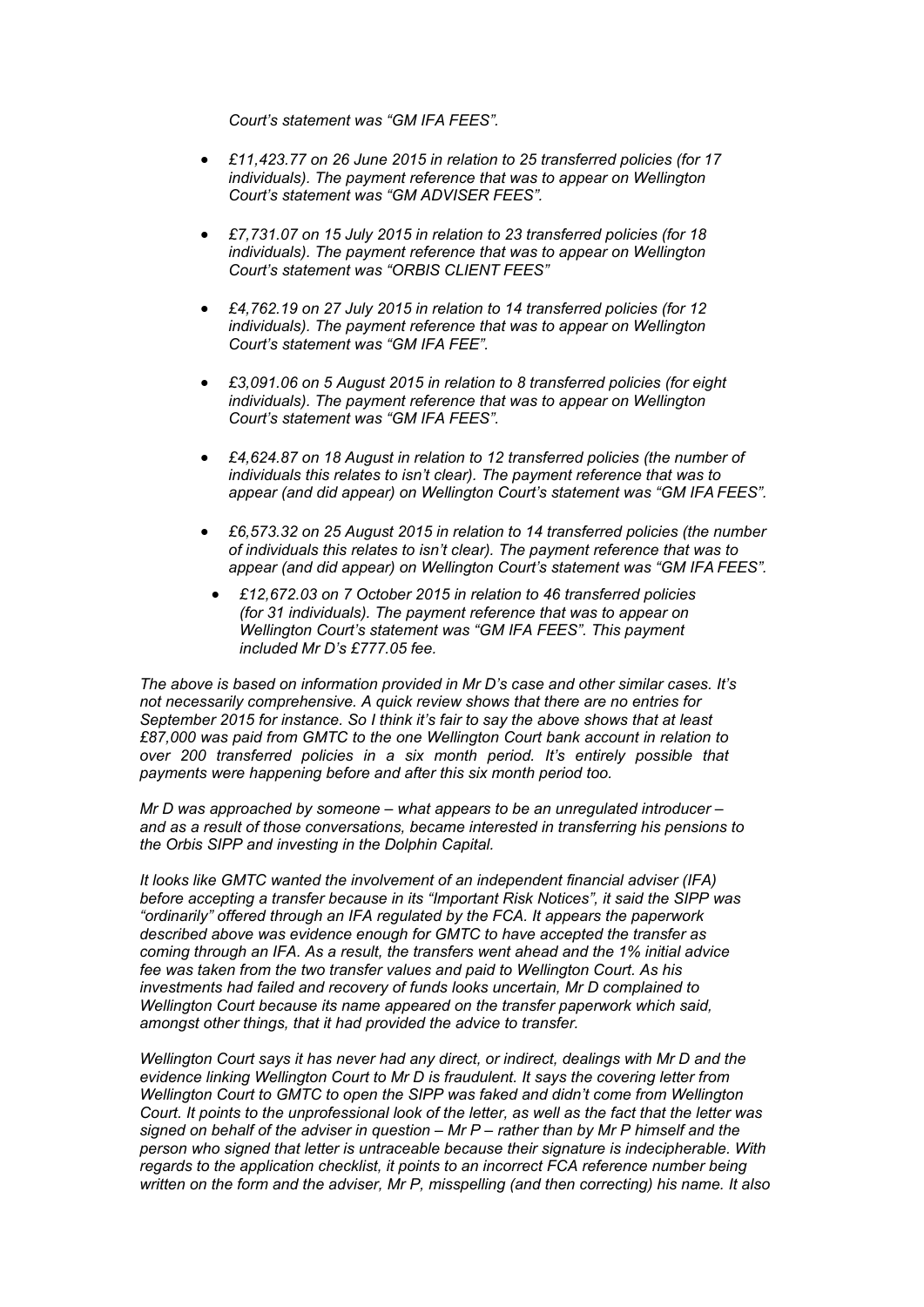*says Mr P worked in a marketing, rather than advisory, capacity. More broadly, there isn't any evidence to show any documents were sent to Wellington Court, which it says supports its view that all of the above was done without its knowledge.*

*My view is that Wellington Court was engaged in advisory business involving the transfer of pensions (Mr D's included) to the Orbis SIPP and that Wellington Court's actions are not consistent with its allegations that it has been the victim of fraud.*

*I say this because I would have expected Wellington Court to have investigated the receipt of advice fees if they had genuinely been unexpected. They appeared on Wellington Court's bank statement as "GM IFA FEES" (or something similar) which I think is clear. The payments were all made to the same bank account. And the amounts are significant – at least £87,000 in a period of just six months. I don't see how these could have been overlooked, which suggests to me that they weren't overlooked but were, instead, recognised payments in relation to the aforementioned advisory work.*

*I've also reviewed Wellington Court's financial statements for the period under review and these show a significant increase in income in 2015 in comparison with the previous year (where income was minimal). Given the numbers, it's reasonable to say the increase in income was driven largely by the fees from GMTC. So Wellington Court would have to have overlooked large payments both at the time and later on when preparing its accounts.*

*Overlooking one in isolation seems unlikely. Overlooking both seems improbable.*

*I appreciate Wellington Court has (in other cases) pointed to the consultancy work it did with GMTC. It hasn't articulated in detail what its argument is in this respect. But I can only assume that it's saying either the payments it received from GMTC were for its consultancy work or that its consultancy work meant other payments from GMTC could easily have been overlooked which would give credence to its argument that the transfers were happening without its knowledge.*

*I don't think the first argument stands up to much scrutiny because there's a clear audit trail – that shows the payments weren't for consultancy work but related to 1% advice fees for particular policies that had been transferred. So I'll proceed on the basis that Wellington Court is arguing that receiving payments from GMTC was a normal enough occurrence that it wouldn't have considered any one payment unusual or a sign that it was a potential victim of fraud. But on this point, Wellington Court hasn't provided us with any details of the fees it earned for its consultancy work and the bank statements it did provide (which would have shown all income received from GMTC) have been too heavily redacted to allow much insight. So whilst it's possible that the fees for its consultancy work were of a similar magnitude to the 1% initial fees outlined above, were paid around the same time and had similar payment references – so that Wellington Court wouldn't reasonably have considered them unusual – there's no evidence to support this.*

*I'm also minded that other financial advice firms that have done similar consultancy work in relation to transfers to GMTC charged a fixed fee of £30 per case. So for Wellington Court to have earned enough to have reasonably overlooked some payments from GMTC, it would have to have worked an unfeasibly large number of cases to make the numbers add up.*

*Alternatively, it could have charged more than £30 per case. But even with this assumption, the numbers don't look feasible. A charge of £100 per case (unlikely in itself to just check whether a pension had safeguarded benefits) would still require 870 cases in order to produce an income in the region of £87,000.*

*I have given Wellington Court's arguments careful consideration. As it rightly says, the covering letter in Mr D's case (item 1(i) above) isn't signed by the adviser in question (Mr P) but signed on his behalf by someone who has an indecipherable signature. Mr P's name is misspelt, and then corrected, in the application checklist (item 1(ii) above). And the same form has Wellington Court's Irish business registration number instead of*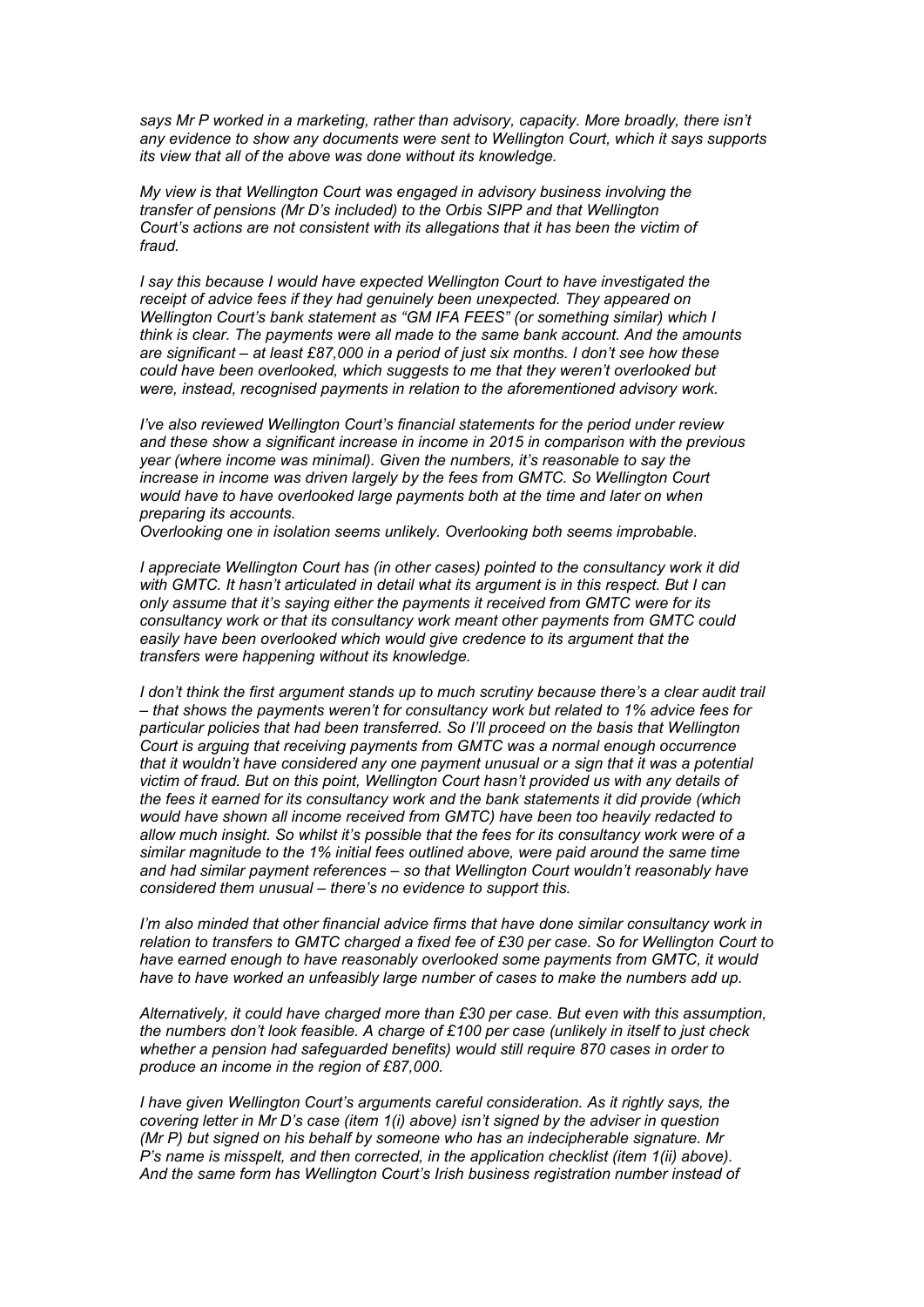*its FCA reference number. I also haven't seen any correspondence that was sent to Wellington Court or any documents that are typical of an advice process. So there are a number of question marks here.*

*However, my role is to make findings of fact based on the available evidence in order to establish whether this is a complaint that we can consider against Wellington Court. And, if so, whether it's fair and reasonable to uphold that complaint. My role isn't to speculate beyond that. With this in mind, and for the reasons set out above, I make the following findings of fact:*

- *Wellington Court was engaged in advisory business relating to the transfer of pensions to the Orbis SIPP. This included the transfer of Mr D's pension.*
- *Wellington Court's actions are not consistent with it being the victim of fraudulent activity.*

#### **The merits of Mr D's complaint**

I've considered all the available evidence and arguments to decide what's fair and reasonable in the circumstances of this complaint. Having done so, my provisional decision is to uphold Mr D's complaint.

It looks like the transfers to the Orbis SIPP were initiated by an introducer who sourced potential clients and did much of the work in terms of getting clients into a position to transfer. And then in order to progress the transfer, GMTC required the involvement of an advisory firm. Wellington Court fulfilled that role. But there's a lack of paperwork to show what, if anything, Wellington Court did in return for its advice fee. I don't know if this was due to an oversight on its part – that is, it didn't fully understand what it should have done given the regulations in place at the time – or whether it knew its actions were negligent. Either way, it seems Wellington Court's involvement was little more than "window dressing", providing a veneer of advice to satisfy GMTC in return for a 1% fee on a large number of transfers.

The above means there isn't any detailed documentary evidence to show what Mr D's financial needs and circumstances were at the time. Nevertheless, I'm satisfied the transaction wasn't suitable for Mr D. And that Wellington Court is responsible for any losses.

The investment into Dolphin Capital was a high risk and unproven investment which wasn't suitable for retail investors. The was an Unregulated Collective Investment Scheme (UCIS) which shouldn't have been promoted to Mr D. Nor should Mr D have been investing such a large amount of his pension provision in this type of investment. To provide context for Mr D's risk profile, his HSBC pension was invested 100% in a default life-styling fund. It also appears that the remaining funds remained in cash which wasn't suitable for Mr D either – as it meant he lost out on potential returns with there being no need for the funds to sit in cash.

Of the £105,000 transferred in, £25,000 was used to invest in Dolphin Capital (which went on to fail). The remaining money looks like it stayed in cash. Approximately four months after the SIPP was established – the majority of the remaining money (aside from the money invested in Dolphin Capital) was transferred out into a Small Self-Administered Scheme pension (SSAS). This left a fund of around £4,000 which about a year later was also then transferred to the SSAS. These transfers were advised by a firm separate to Wellington Court. Mr D needs to understand that Wellington Court's responsibility for any losses relating to the money transferred into the SIPP will end at this date (barring the money tied up in Dolphin Capital). If Mr D is unhappy with what happened with the transfer to the SSAS and afterwards he'll need to complain to the business responsible.

However, it is not clear what happened with Mr D's Dolphin Capital investment. Our contact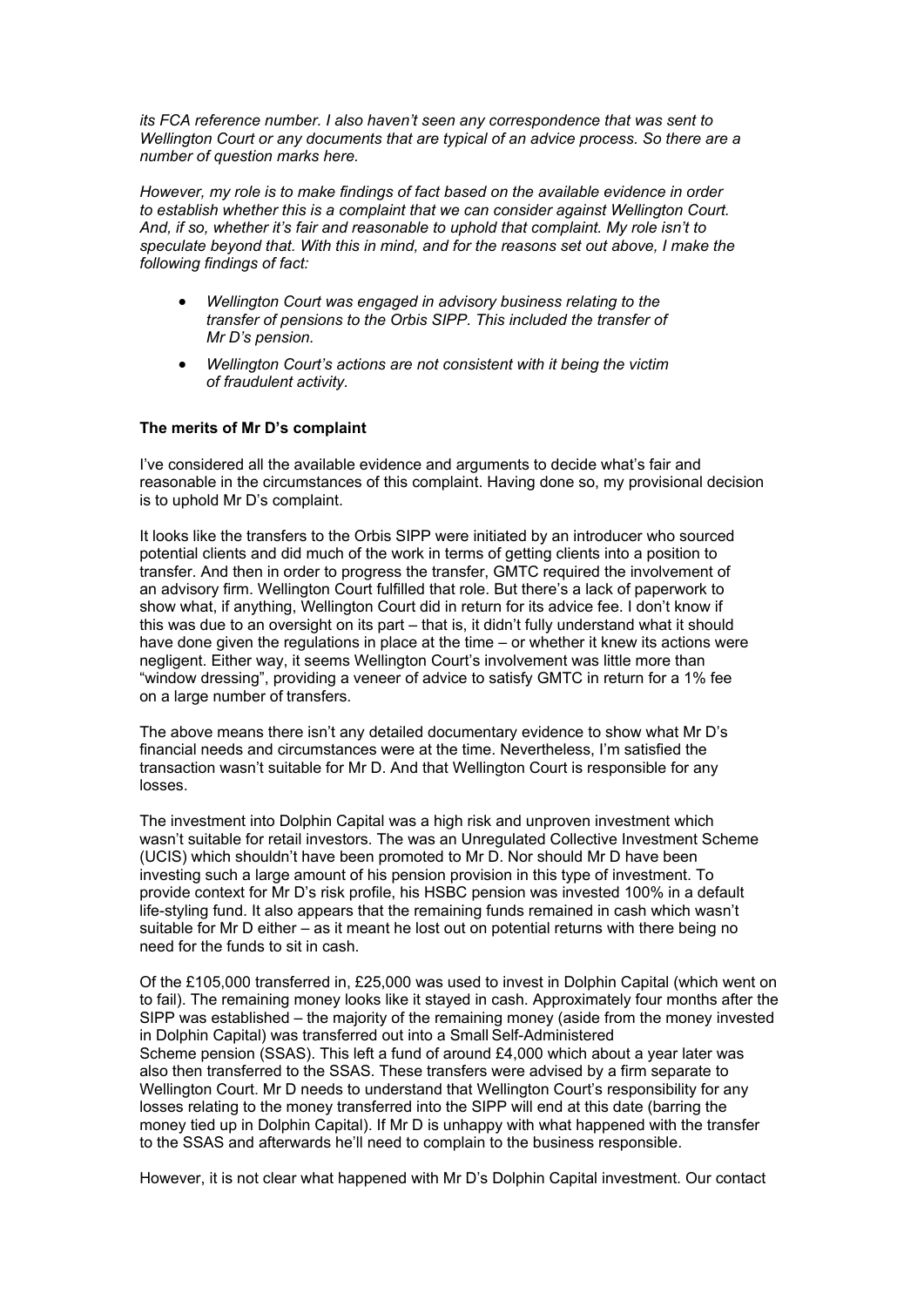from the GMTC has told us that there are no updates on their files relating to the Dolphin Capital investment (like we've seen on other cases). This maybe because the SIPP was closed when the transfer to the SSAS completed or it maybe that the SIPP provider doesn't have access to all the files (it has told us it doesn't).

The SIPP provider has sent us a screenshot of its systems confirming the purchase, and the SIPP statement confirms the money was invested.

There is a redemption date on the records of GMTC's internal database for the Mr D's Dolphin Capital investment of April 2016 – despite it being a five year investment which I don't believe could've been redeemed early – and there's no evidence of the money returning to the SIPP. The SIPP provider says this date was manually added and it might have been because it was known at this point that it wouldn't return anything and it would make closing the SIPP easier. However this date is before Dolphin Capital was known to be in trouble. It's also possible that the Dolphin Capital investment was transferred into the SSAS. Regardless, the evidence suggests Mr D's investment was fixed for five years, it was a five year loan – and we know Dolphin Capital failed within those five years. As I've found Wellington Court responsible for Mr D having this investment – it is responsible for the losses we know will have occurred.

It follows from the above that I intend to uphold Mr D's complaint. If I do uphold Mr D's complaint, Wellington Court will have to put things right for him by following the approach outlined below…'

Mr D's representative responded to say they accepted the findings in my provisional decision. Wellington Court hasn't responded directly on this case but it has responded on cases with very similar circumstances – and so I've treated these responses as a response to this case as well.

Much of what it's said it has told us before but I have outlined below the relevant statements that appear to new arguments, for example:

- 1. We confirm that all payments received from Guinness Mahon (GMTC) were for administrative consultancy work carried out by NP and nothing else. Evidence of administrative consultancy work undertaken by NP was produced to the FCA at the meeting in Aug 2016.
- 2. We did not know that 1% was calculated, allocated, deducted from GMTC's client and purportedly paid to us. GMTC's accounting system was controlled by GMTC and not Wellington Court. All documents and forms presented as evidence were issued and handled under the direct control of GM.
- 3. It is wrong to allege that Wellington Court accepted to be an adviser and agreed to 1% of adviser fees for **not** advising clients, **not** keeping any records and investing in unregulated funds to accommodate GMTC's dodgy scheme to the detriment of Wellington Court.

#### **What I've decided – and why**

I've considered all the available evidence and arguments to decide what's fair and reasonable in the circumstances of this complaint.

My view as set out in the provisional decision was that Wellington Court's actions don't correlate with what I'd expect if it were the innocent victim of fraud.

And the points it raised don't change my view of events. However, for completeness I'll set out a response to the points made above.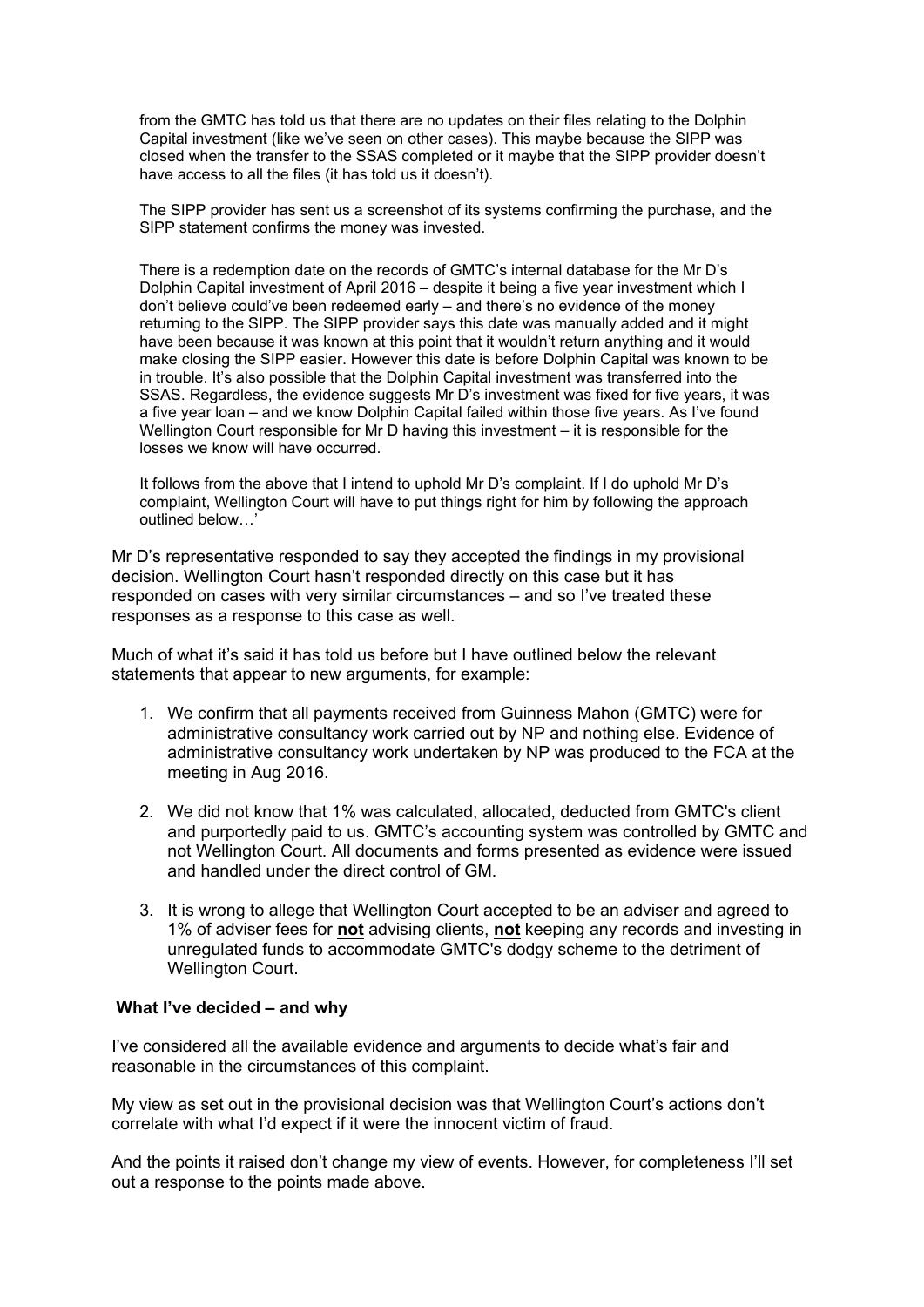Wellington Court has now said that it did not know that 1% was calculated, deducted from GMTC's client and paid to it, saying that GMTC's accounting system was controlled by it and not Wellington Court. However, as I explained in the provisional decision, its bank statements show fees totalling at least £87,000 received from GMTC and these were shown on their bank statements as 'GM IFA FEES'. It doesn't seem plausible that these payments could've been overlooked, they are for substantial amounts and were all paid to the same bank account. I think its more likely they were recognised as payments for work Wellington Court had completed. If they were genuinely unexpected, I'd expect this to have been investigated by Wellington Court.

Wellington Court's financial statements for this period show a significant increase in income in 2015 in comparison with the previous year (where income was minimal). This increase in income was driven largely by the fees from GMTC. So Wellington Court would've had to have overlooked large payments both when they were received and later on when preparing its accounts. I don't think that is likely, especially considering the significance of these fees in terms of Wellington Court's finances.

I appreciate Wellington Court has (in other cases) pointed to the consultancy work it did with GMTC. It has most recently said that all payments received from GMTC were for administrative consultancy work carried out by Mr P and nothing else. It isn't clear whether Wellington Court means it is confirming the fees I have outlined above were for the consultancy work or whether it is simply confirming that it did receive money from GMTC for consultancy work.

Either way, I'm not persuaded the fees I've mentioned above were as payment for the consultancy work carried out for GMTC by Mr P. I say this because there's a clear audit trail that shows the payments weren't for consultancy work but were instead 1% advice fees for particular policies that had been transferred. Wellington Court hasn't provided us with any details of the fees it earned for its consultancy work and the bank statements it did provide (which would have shown all income received from GMTC) have been too heavily redacted to allow much insight. So whilst it's possible that Wellington Court was also receiving fees for its consultancy work, I find it hard to believe that Wellington Court could've mistaken the substantial fees outlined above, which were paid around the same time and had similar payment references, were for administrative services carried out by Mr P.

To expand on what I said in my provisional decision on this matter – I'm aware other financial advice firms have done similar consultancy work in relation to transfers to GMTC – those firms charged a fixed fee of £30 per case. So for Wellington Court to have earned enough to have reasonably overlooked some payments from GMTC, it would have to have worked an unfeasibly large number of cases to make the numbers add up. Alternatively, it could have charged more than £30 per case. But even with this assumption, the numbers don't look feasible. A charge of £100 per case (unlikely considering the going rate for this type of work) would still require 870 cases in order to produce an income in the region of £87,000.

It's also worth noting that in cases where I've seen advisory firms provide checking-type services as part of the transfer process, the checklists they completed and signed on each case are still available. I find it unusual that the consultancy work Wellington Court says it did for GMTC left no paper trail whatsoever, whereas there is a paper trail for work it said it didn't do. I think its case can only be weakened by such an anomaly. And the advisory firms that provided checking-type services also made it clear in their paperwork that they wouldn't be offering advice. So I think Wellington Court's case is weakened further because it can't now provide any similar evidence to show it never intended to operate in the advisory space in relation to its work with GMTC.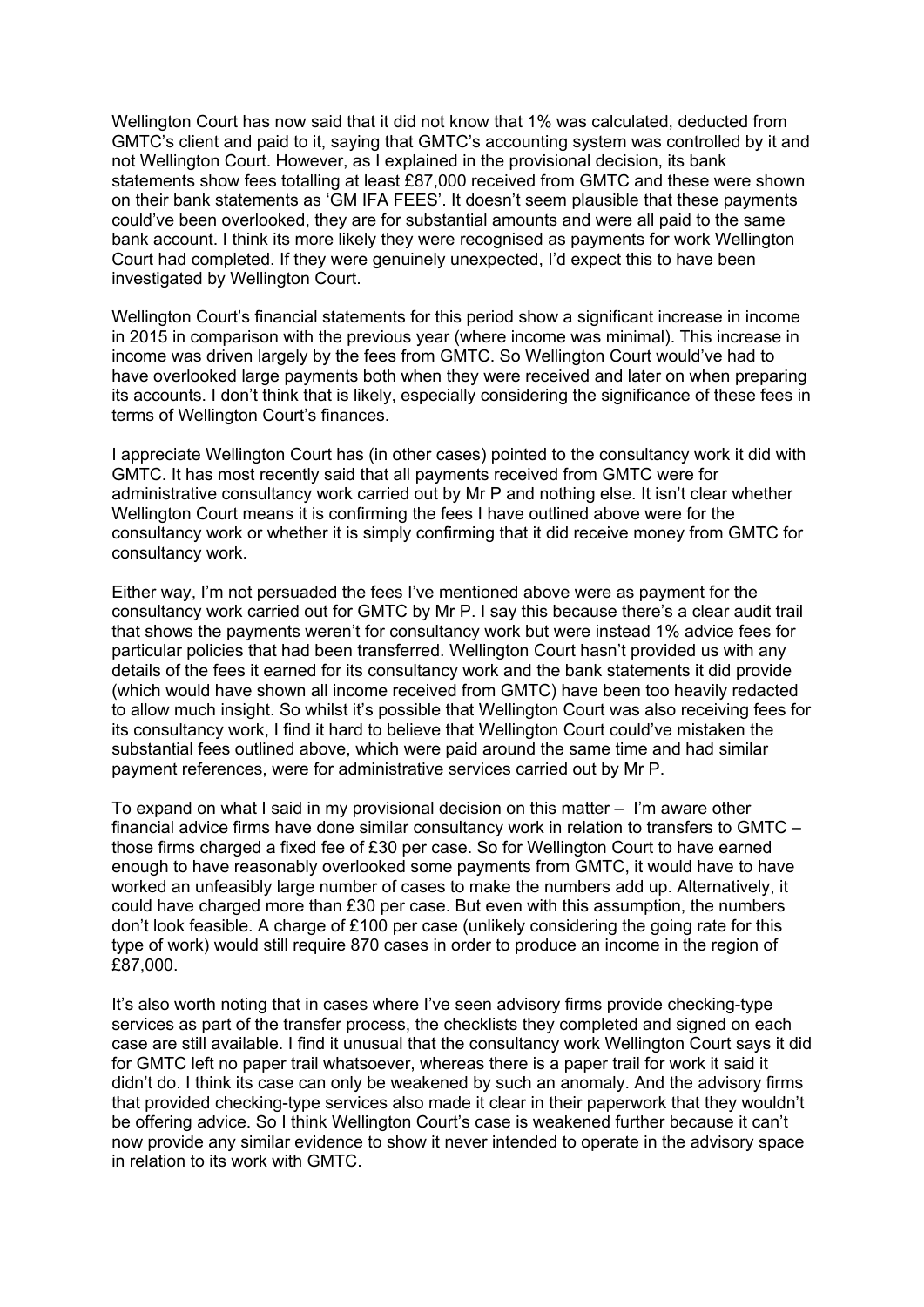Wellington Court seems to suggest that evidence of the work carried out by Mr P for GMTC can be obtained from the FCA. But it is for Wellington Court to provide us with evidence in support of its position. And it has had plenty of opportunity to do so, but to date it hasn't produced anything. In the absence of such evidence, I don't think Wellington Court has shown that its role in Mr D's pension transfer was limited to providing a checking service for GMTC.

Wellington Court has also said evidence hasn't been shared. It hasn't at any point said specifically what hasn't been shared which makes responding difficult. But I'm satisfied Wellington Court has seen the transfer paperwork for numerous complainants. Indeed, its case relies heavily on its views about the legitimacy of that paperwork.

I'm also satisfied Wellington Court has seen copies of SIPP statements showing the 1% "Wellington IFA fee" being deducted from a number of transfer values. I've outlined in detail the "money trail" that shows the 1% fee being deducted from Mr D's SIPP and being paid to Wellington Court. I have also recorded in detail the evidence that showed similar payments relating to other transfers being made to Wellington Court. I referred to the same payments in other decisions as have my colleagues. Wellington Court still hasn't referred to those payments in any detail or adequately told us which of those payments it received.

It's also worth noting that because Wellington Court didn't provide complete bank statements, I only have evidence of it receiving some of the payments in question. But my view is that it's reasonable – given the evidence that is available – to assume *all* the payments would have been received by Wellington Court. If Wellington Court disagreed with this assumption, it has had more than ample opportunity to provide a more comprehensive set of its bank statements to show the payments it received (or didn't receive) from GMTC.

Given all the above, I'm satisfied Wellington Court has been made aware of, and has had the opportunity to respond to, all the evidence I've relied upon in coming to my decision.

So in conclusion for the reasons explained here and in my provisional decision as set out above, I'm satisfied the transaction wasn't suitable for Mr D. And that Wellington Court is responsible for any losses. Wellington Court should put things right as set out below.

# **Putting things right**

My aim is that Mr D should be put as closely as possible into the position he would now be in if he had been given suitable advice. I think Mr D would have invested differently. It's not possible to say *precisely* what he would have done, but I'm satisfied that what I've set out below is fair and reasonable given Mr D's circumstances and objectives when he invested.

# *What should Wellington Court do?*

To compensate Mr D fairly, Wellington Court must do the following:

- Compare the performance of Mr D's investment with that of the benchmark shown below. If the *fair value* is greater than the *actual value*, there is a loss and compensation is payable. If the *actual value* is greater than the *fair value*, no compensation is payable.
- If there is a loss, Wellington Court should pay it into Mr D's pension plan, to increase its value by the amount of the compensation and any interest. The payment should allow for the effect of charges and any available tax relief.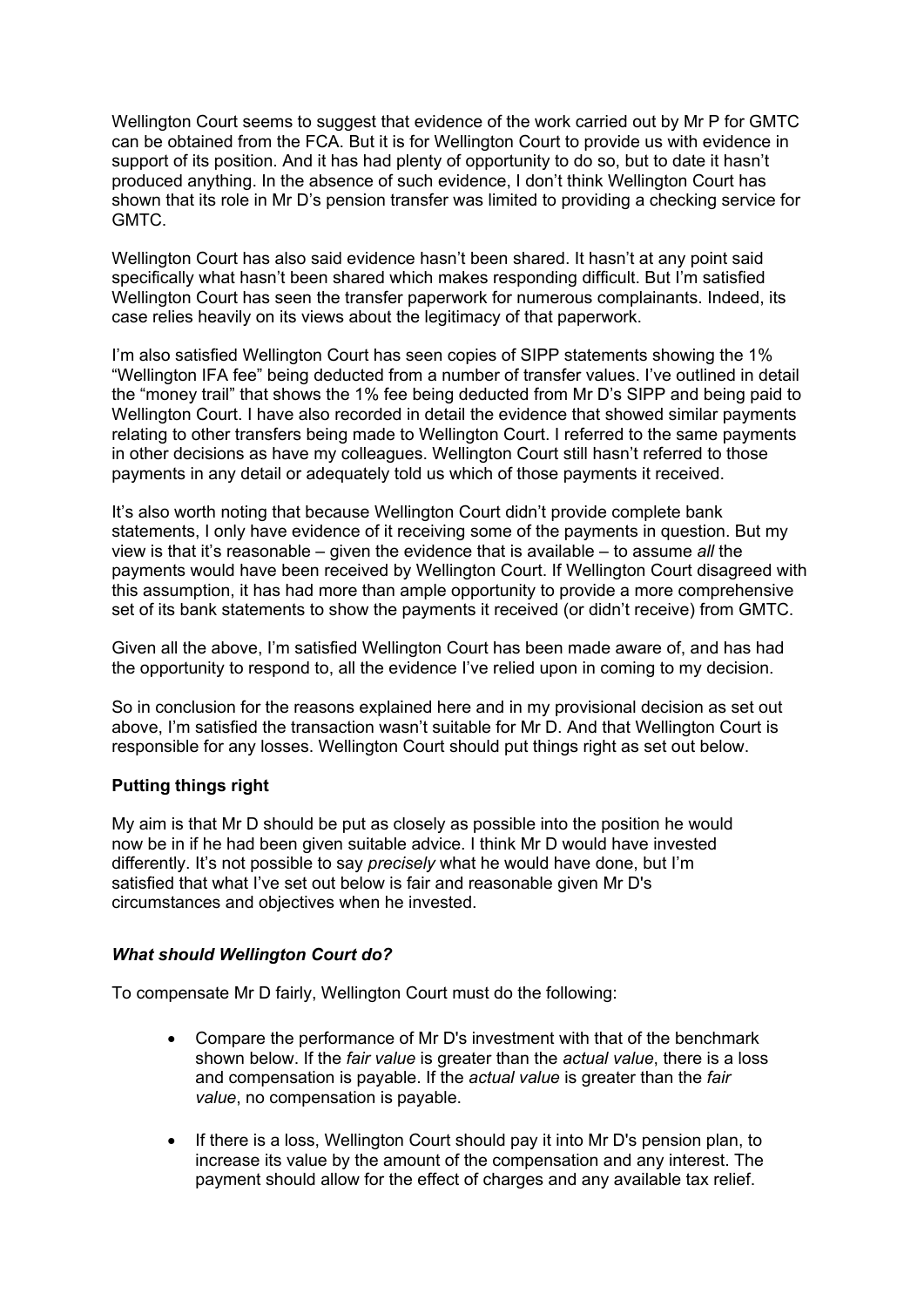Wellington Court shouldn't pay the compensation into the pension plan if it would conflict with any existing protection or allowance.

- If Wellington Court are unable to pay the compensation into Mr D's pension plan, they should pay that amount direct to him. But had it been possible to pay into the plan, it would have provided a taxable income. Therefore the compensation should be reduced to *notionally* allow for any income tax that would otherwise have been paid.
- The *notional* allowance should be calculated using Mr D actual or expected marginal rate of tax at his selected retirement age.
- For example, if Mr D is likely to be a basic rate taxpayer at the selected retirement age, the reduction would equal the current basic rate of tax. However, if Mr D would have been able to take a tax free lump sum, the reduction should be applied to 75% of the compensation.
- Provide the details of the calculation to Mr D in a clear, simple format.
- Income tax may be payable on any interest paid. If Wellington Court considers that they are required by HM Revenue & Customs to deduct income tax from that interest, it should tell Mr D how much they have taken off. Wellington Court should also give Mr D a tax deduction certificate if he asks for one, so he can reclaim the tax from HM Revenue & Customs if appropriate.

| investment<br>name                                                                                            | status      | <b>Benchmark</b>                                                      | from<br>("start<br>date")           | to<br>("end date")                            | additional<br>interest                                                                                                                                                                                |
|---------------------------------------------------------------------------------------------------------------|-------------|-----------------------------------------------------------------------|-------------------------------------|-----------------------------------------------|-------------------------------------------------------------------------------------------------------------------------------------------------------------------------------------------------------|
| Mr D's<br>Dolphin<br>Capital<br>investment                                                                    | Failed      | FTSE UK<br>Private<br>Investors<br>Income<br>Total<br>Return<br>Index | into SIPP                           | Date of transfer Date of my final<br>decision | 8% simple per<br>year from date<br>of final decision<br>to date of<br>(if<br>settlement<br>compensation<br>not<br>paid<br>is<br>within 28 days<br>of the business<br>being notified<br>of acceptance) |
| <b>Guinness</b><br>Mahon<br>Orbis SIPP<br>remaining<br>funds<br>excluding<br>Dolphin<br>Capital<br>Investment | transferred | FTSE UK<br>Private<br>Investors<br>Income<br>Total<br>Return<br>Index | Date<br>of<br>transfer<br>into SIPP | Date<br>funds<br>transferred<br>to SSAS       | As above                                                                                                                                                                                              |

# **A***ctual value*

This means the actual amount payable from the investment at the end date.